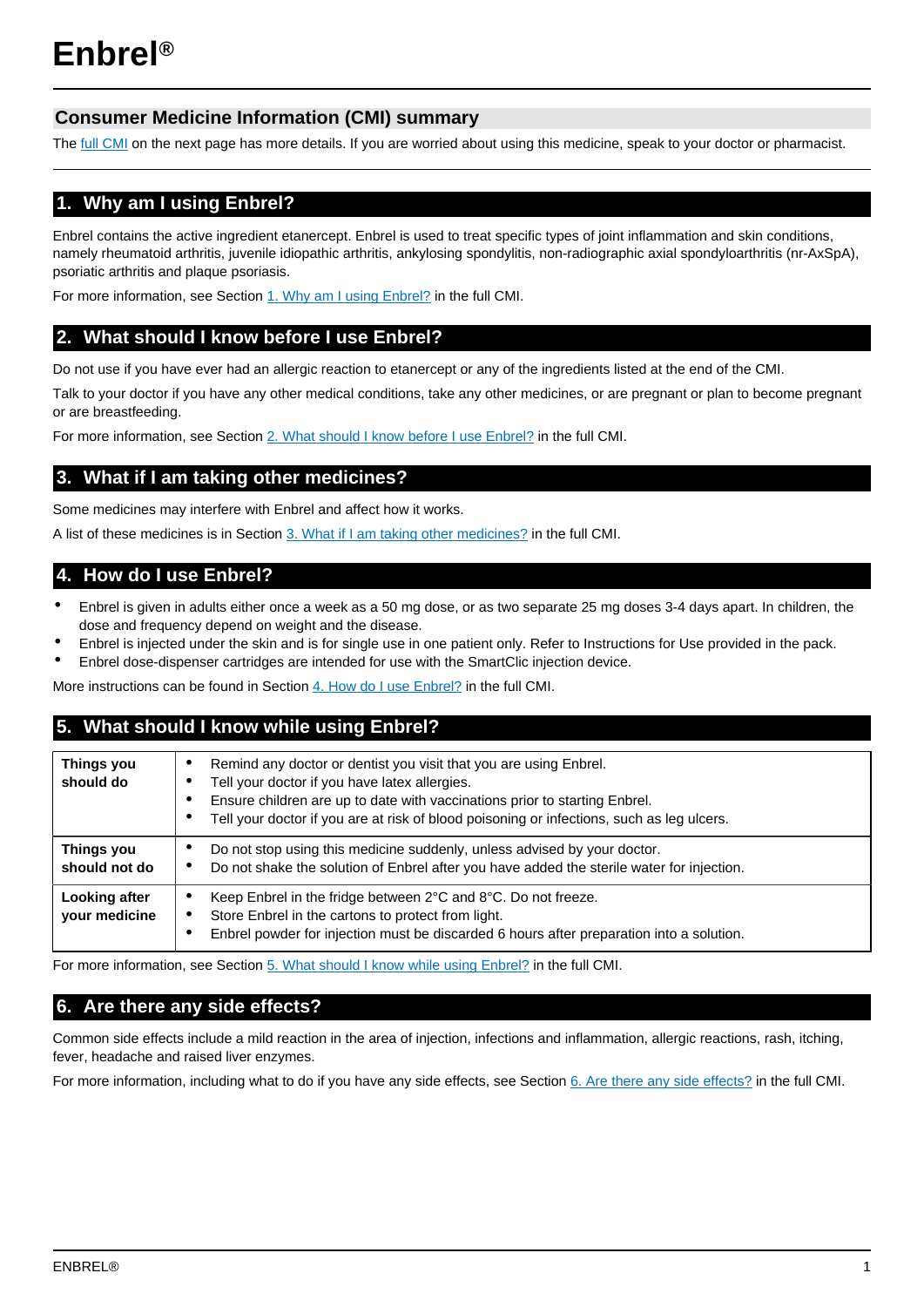<span id="page-1-0"></span>**Active ingredient(s):** etanercept

# **Consumer Medicine Information (CMI)**

This leaflet provides important information about using Enbrel. **You should also speak to your doctor or pharmacist if you would like further information or if you have any concerns or questions about using Enbrel.**

## **Where to find information in this leaflet:**

- [1. Why am I using Enbrel?](#page-1-1)
- [2. What should I know before I use Enbrel?](#page-1-2)
- [3. What if I am taking other medicines?](#page-2-0)
- [4. How do I use Enbrel?](#page-2-1)
- [5. What should I know while using Enbrel?](#page-3-0)
- [6. Are there any side effects?](#page-4-0)
- [7. Product details](#page-5-0)

# <span id="page-1-1"></span>**1. Why am I using Enbrel?**

#### **Enbrel contains the active ingredient etanercept.**

Etanercept is a biotechnology-derived protein that works by binding to and inactivating Tumour Necrosis Factor (TNF), a naturally occurring chemical in your bloodstream that contributes to pain and swelling in the joints.

Enbrel is used in the treatment of specific inflammatory joint or skin conditions by reducing the pain and swelling of rheumatoid arthritis and psoriasis, helping to treat the skin lesions of psoriasis and psoriatic arthritis, and improving the condition of patients with ankylosing spondylitis, nonradiographic axial spondyloarthritis (nr-AxSpA) and juvenile idiopathic arthritis.

Your doctor may have prescribed Enbrel for another reason. Ask your doctor if you have any questions about why Enbrel has been prescribed for you.

# <span id="page-1-2"></span>**2. What should I know before I use Enbrel?**

#### **Warnings**

#### **Do not use Enbrel if:**

1. you are allergic to etanercept, latex or any of the ingredients listed at the end of this leaflet.

Always check the ingredients to make sure you can use this medicine.

2. you have, or are at risk of developing, sepsis (blood poisoning), or long-term or localised infection (for example, leg ulcers).

Sepsis is a serious infection causing fever, headache, joint aches and pains, sore or weak muscles, and increased heart rate. Enbrel can affect your body's ability to fight a serious infection.

If you are not sure whether you have a serious infection, check with your doctor.

- 3. you are currently taking anakinra or other similar medicines known as Interleukin-1 antagonists.
- 4. the packaging is torn or shows signs of tampering
- 5. the expiry date printed on the pack has passed.

If you use Enbrel after the expiry date has passed, it may have no effect at all, or worse, have an entirely unexpected effect.

#### **Check with your doctor if you:**

- have any allergies to:
	- o latex (the needle cover of the pre-filled syringe, dose-dispenser cartridge, auto-injector and the rubber closure of the diluent syringe (vial presentation) contain dry natural rubber),
	- o any other medicines,
	- o any other substances, such as foods, preservatives or dyes.
- have any other medical conditions, especially:
	- serious infection including sepsis, tuberculosis or a history of recurring infections,
	- o low resistance to disease,
	- o diabetes,
	- o liver problems or hepatitis B or hepatitis C, viruses that affect the liver,
	- o heart failure,
	- o blood disorders,
	- o cancer,
	- o are about to have major surgery,
	- o nerve disorders including multiple sclerosis or optic neuritis (inflammation of the nerves of the eyes),
	- o seizures,
	- o chickenpox or have been recently exposed to chickenpox.
- take any medicines for any other condition,
- you are pregnant or intend to become pregnant,
- you are breast-feeding or plan to breast-feed.

If you are not sure whether you should start taking this medicine, talk to your doctor.

During treatment, you may be at risk of developing certain side effects. It is important you understand these risks and how to monitor for them. See additional information under Section [6. Are there any side effects](#page-4-0)?

#### **Pregnancy and breastfeeding**

Check with your doctor if you are pregnant or intend to become pregnant.

The effects of Enbrel in pregnant women are not well understood, therefore Enbrel should only be used during pregnancy if clearly needed. If you become pregnant while using Enbrel, contact your doctor. Your doctor will help you to decide whether the benefits of treatment outweigh the potential risk to your baby.

Talk to your doctor if you are breastfeeding or intend to breastfeed.

Enbrel passes through breast milk. Therefore, if you are breastfeeding, you should discuss with your doctor whether to stop breastfeeding or stop using Enbrel.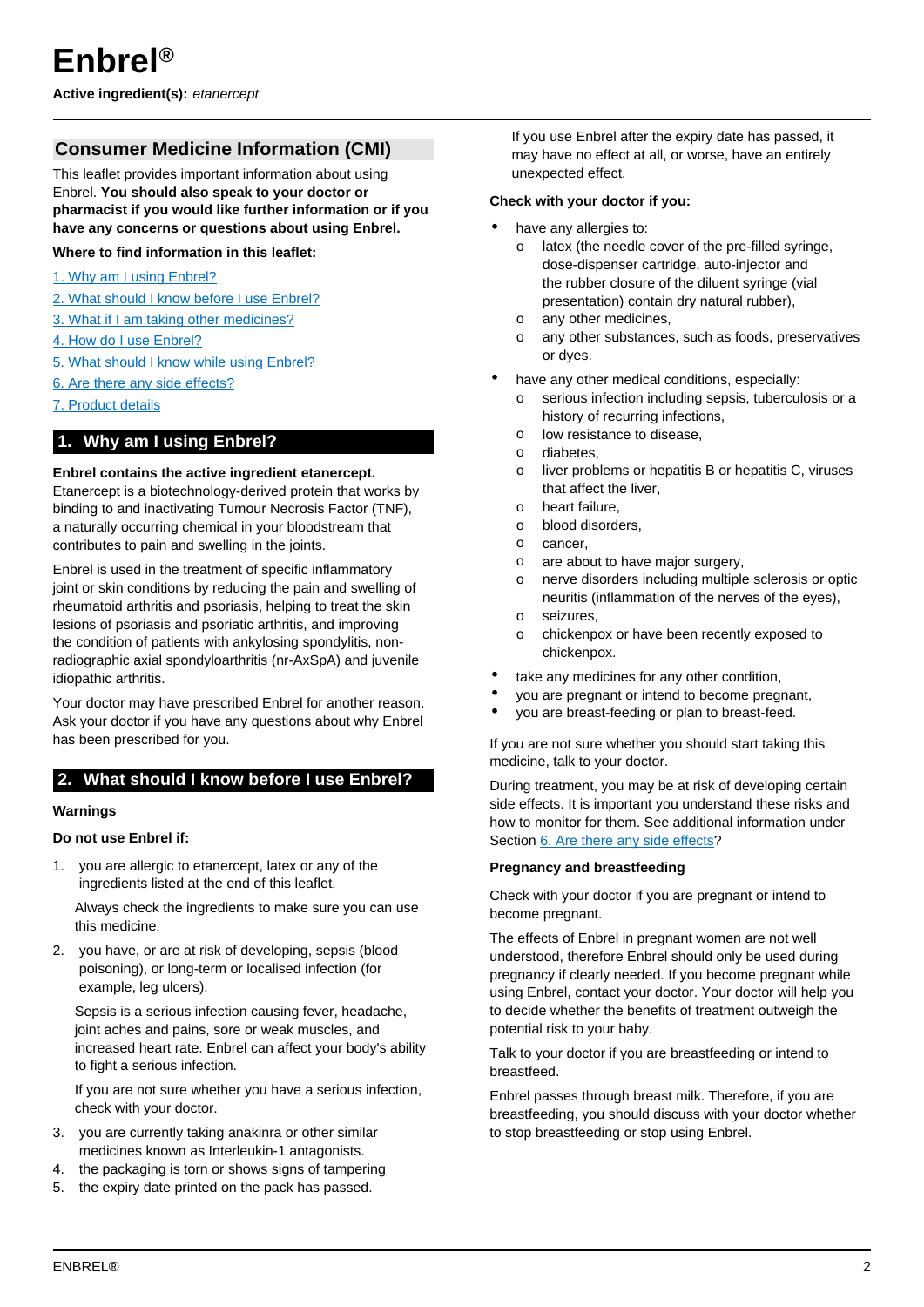# **Use in Children**

- Enbrel is not currently recommended for use in children under 2 years of age as it has not been tested in children under 2 years.
- Make sure that children are up to date with all vaccinations (including chickenpox) before they start treatment with Enbrel.

Live vaccines, such as oral polio vaccine, should not be given while receiving Enbrel.

This medicine is available only with a doctor's prescription.

Enbrel is not addictive.

# <span id="page-2-0"></span>**3. What if I am taking other medicines?**

Tell your doctor or pharmacist if you are taking any other medicines, including any medicines, vitamins or supplements that you buy without a prescription from your pharmacy, supermarket or health food shop.

#### **Some medicines may interfere with Enbrel and affect how it works.**

#### **Medicines that increase risk of side effects when used with Enbrel:**

- abatacept and Interleukin-1 antagonists such as anakinra. These medicines should not be used with Enbrel.
- cyclophosphamide, a medicine used to treat cancer or prevent transplant rejection. Use with Enbrel is not recommended.
- sulfasalazine.

## **Medicines that Enbrel may interfere with:**

- some vaccines
- warfarin, a medicine used to thin the blood and prevent blood clots
- digoxin, a medicine used to improve the strength and efficiency of the heart, or to control the rate and rhythm of the heartbeat
- medicines used to treat diabetes

**Check with your doctor or pharmacist if you are not sure about what medicines, vitamins or supplements you are taking and if these affect Enbrel.**

# <span id="page-2-1"></span>**4. How do I use Enbrel?**

Your doctor will tell you how to inject Enbrel. A different site should be used for each new injection. Each new injection should be given at least 3 cm from an old site.

## **How much to use**

#### **Adults**

- The recommended dose for adults is 50 mg per week, injected under the skin. This can be given as either a single 50 mg injection once weekly, or two separate 25 mg injections, 3-4 days apart. Your doctor may determine a different frequency at which to inject Enbrel.
- If you are being treated for psoriasis, your doctor may prescribe a higher dose of Enbrel when you first begin your treatment.
- If you are being treated for nr-AxSpA and Enbrel has no effect on your condition within 12 weeks, your doctor may tell you to stop using this medicine

• Follow the instructions provided and use Enbrel until your doctor tells you to stop.

#### **Children**

- The appropriate dose and frequency of dosing for children and teenagers will depend on body weight and the disease. Your child's doctor will provide detailed directions for preparing and measuring the appropriate dose for your child.
- For juvenile idiopathic arthritis, the recommended dose is 0.8 mg of Enbrel per kg bodyweight (up to a maximum of 50 mg) given once weekly. Enbrel may also be given twice weekly at a dose of 0.4 mg of Enbrel per kg bodyweight (up to a maximum of 25 mg).
- For psoriasis patients, the recommended dose is 0.8 mg of Enbrel per kg bodyweight (up to a maximum of 50 mg) given once weekly. If Enbrel has no effect on the child's condition after 12 weeks, your doctor may tell you to stop using this medicine.

## **When to use Enbrel**

• Enbrel should be used at the same time each week or at the same time every 3-4 days as directed by your doctor.

#### **How to use Enbrel**

Your doctor will supervise and advise you on how to use Enbrel when you first start. If your doctor thinks it is appropriate, they can train you on how to self-inject Enbrel.

Enbrel should be administered according to the instructions provided in the Instructions for Use leaflet included with the medicine and the user manual provided with the SmartClic injection device for the dose-dispenser cartridge.

#### **Powder for injection:**

• Enbrel powder for injection contains no additives that would prevent the growth of bacteria once the powder is dissolved. For this reason, the vial should not be stored for more than 6 hours after dissolving the powder with the diluent provided.

## **Solution for injection only:**

- After allowing the Enbrel solution to reach room temperature (approximately 15 to 30 minutes), immediate use is recommended.
- Each vial or syringe of Enbrel is for single use only, in one patient only. Discard any residue.

#### **Dose-dispenser cartridge for use in the SmartClic injection device only:**

- After allowing the Enbrel dose-dispenser cartridge to reach room temperature (approximately 30 minutes), immediate use is recommended.
- Each dose-dispenser cartridge (for use in SmartClic injection device) is for single use in one patient only.
- The SmartClic injection device is supplied separately by the doctor who prescribed Enbrel to you, or by contacting Pfizer [\(www.enbrel.com.au](https://www.enbrel.com.au/) or call 1800 362 735).

Follow all directions given to you by your doctor or pharmacist carefully.

They may differ from the information contained in this leaflet.

If you are injecting Enbrel yourself, you must follow the detailed instructions provided in the leaflet inside the pack.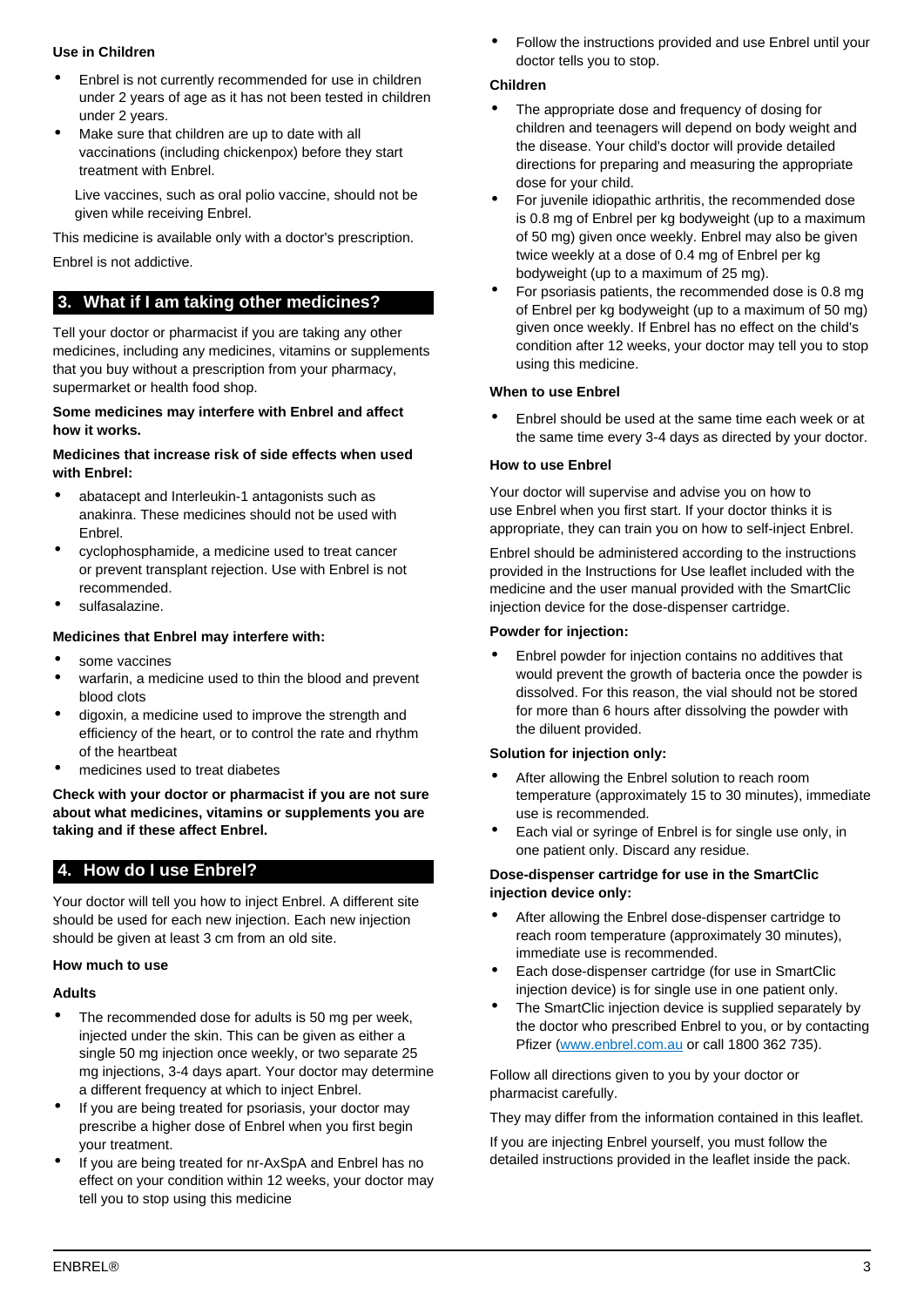Enbrel is injected under the skin. When using the syringes provided with the Enbrel vial, pre-filled syringe or dosedispenser cartridge presentations, it is important that you do not pull back on the plunger. Enbrel can be injected by your doctor, nurse, carer or by yourself.

When you have finished injecting Enbrel, discard the needle and syringe into a sharps container.

If you do not understand the instructions for injecting Enbrel found in the carton, ask your doctor or pharmacist for help.

To help you remember, use a diary to write in the days of the week you or your child should have an Enbrel injection.

You should continue to inject Enbrel for as long as your doctor recommends.

Never inject more than the dose recommended by your doctor.

If you feel that the effect of Enbrel is too strong or too weak, talk to your doctor or pharmacist.

## **If you forget to use Enbrel**

Enbrel should be used regularly at the same time each week, or the same time every 3-4 days as agreed with your doctor. If you miss your dose at the usual time, you should inject the next dose as soon as you remember if it is within 48 hours since the scheduled dose time.

## **If it is almost time for your next dose i.e. within 48 hours of your next dose, skip the dose you missed and take your next dose when you are meant to.**

**Do not take a double dose to make up for the dose you missed.**

## **If you use too much Enbrel**

If you think that you have used too much Enbrel, you may need urgent medical attention.

## **You should immediately:**

- phone the Poisons Information Centre (**by calling 13 11 26**), or
- contact your doctor, or
- go to the Emergency Department at your nearest hospital.

## **You should do this even if there are no signs of discomfort or poisoning.**

Always take the labelled medicine carton with you, even if it is empty.

You may need urgent medical attention. There is very limited data on overdose with Enbrel. Ask your doctor if you have any concerns.

# <span id="page-3-0"></span>**5. What should I know while using Enbrel?**

## **Things you should do**

Tell any other doctors, dentists and pharmacists who are treating you that you are using Enbrel.

Tell your doctor if Enbrel is not making your condition better.

Keep a record of the Lot number of each Enbrel pack that you use.

## **Call your doctor straight away if you:**

Have or develop any serious infection while using Enbrel. Do not inject any more Enbrel and contact your doctor immediately.

Have any symptoms such as persistent fever, sore throat, bruising, bleeding or paleness.

These symptoms may point to the existence of a potentially life-threatening blood disorder, which may require you to stop taking Enbrel.

Remind any doctor or dentist you visit that you are using Enbrel.

#### **Things you should not do**

- Do not stop using this medicine suddenly or lower the dosage without checking with your doctor.
- Do not shake the solution of Enbrel after you have added the sterile water for injection. Shaking the solution will cause it to froth (create lots of bubbles). This may affect the medicine so that it may not work.
- Do not stop using Enbrel because you are feeling better, unless your doctor advises you to. Your condition may flare up if you reduce the dose or stop using Enbrel.
- Do not give Enbrel to anyone else even if they have the same condition as you.
- Do not use Enbrel to treat any other complaints unless your doctor tells you to.
- Do not stop using Enbrel, or lower the dosage, without checking with your doctor.

## **Driving or using machines**

It is not known whether Enbrel causes dizziness or drowsiness.

## **Drinking alcohol**

No information is available.

## **Looking after your medicine**

Follow the instructions in the carton on how to take care of your medicine properly.

Keep Enbrel in a refrigerator where the temperature stays between 2°C and 8°C.

Keep it away from moisture, heat or sunlight; for example, do not store it:

- in the bathroom or near a sink, or
- in the car or on window sills.

Store Enbrel pre-filled syringes, auto-injectors and dosedispenser cartridges in their cartons to protect them from light.

Heat and dampness can destroy some medicines.

If it is not possible to store Enbrel in the refrigerator, it may be stored out of the refrigerator (below 25°C) for up to 4 weeks (e.g. when travelling).

If you have stored Enbrel at room temperature for any period of time (even if returned to the refrigerator) you must use it within 4 weeks from the time you first took it out of the refrigerator, or else you must discard it.

Do not use Enbrel if it has been exposed to high temperatures or has been out of the refrigerator for more than 4 weeks.

For additional advice on storing Enbrel, contact Pfizer Medical Information on 1800 362 735.

Do not use this medicine after the expiry date.

#### **Keep it where young children cannot reach it.**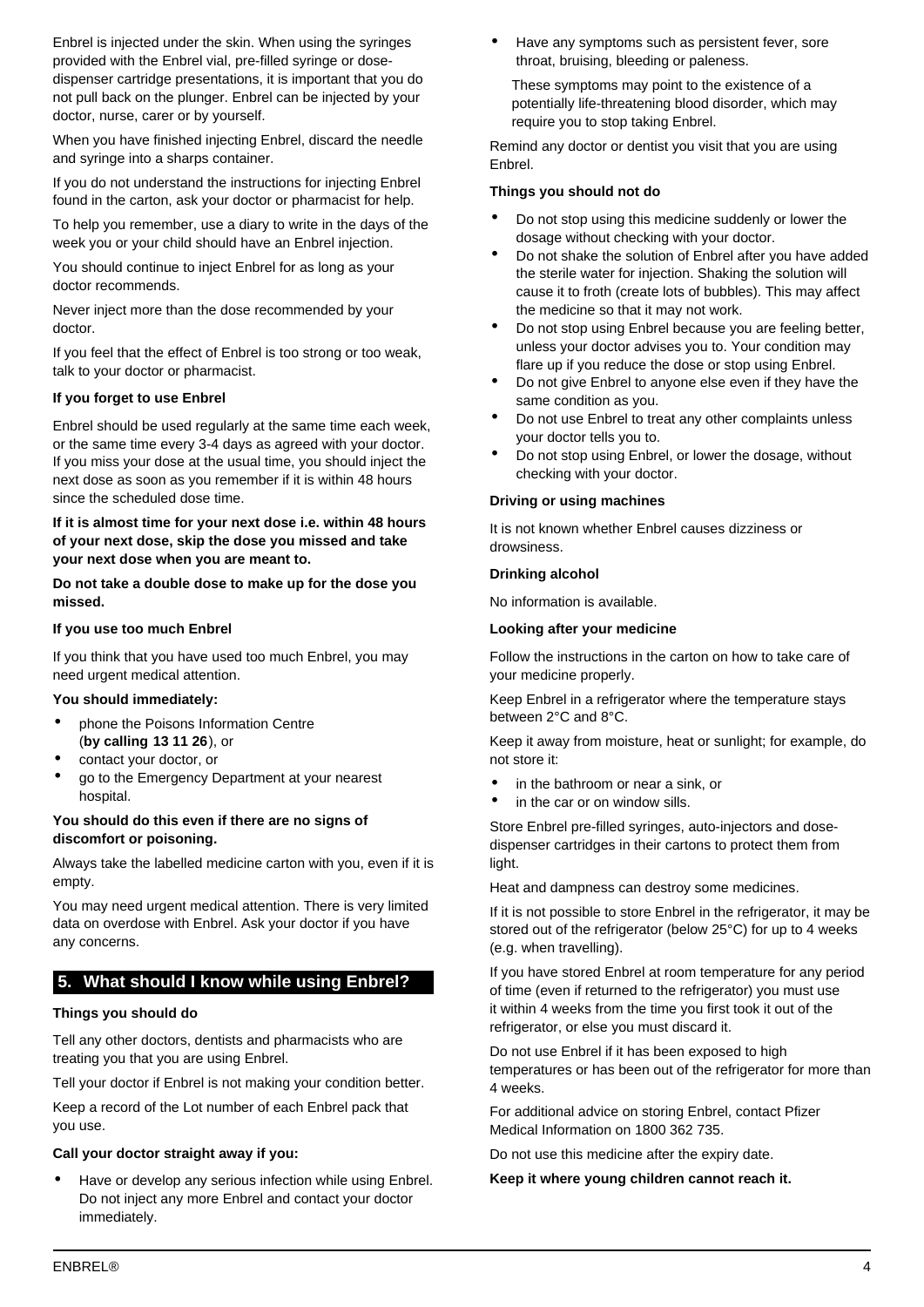## **When to discard your medicine**

Powder for injection only:

Dispose of any Enbrel solution that has been prepared more than 6 hours ago, but not used.

Enbrel powder in vials does not contain a preservative, therefore, once the powder is mixed, the solution may spoil after 6 hours.

## **Getting rid of any unwanted medicine**

If you no longer need to use this medicine or it is out of date, take it to any pharmacy for safe disposal.

# <span id="page-4-0"></span>**6. Are there any side effects?**

All medicines can have side effects. If you do experience any side effects, most of them are minor and temporary. However, some side effects may need medical attention.

See the information below and, if you need to, ask your doctor or pharmacist if you have any further questions about side effects.

## **Common side effects**

| <b>Common side effects</b>                                                                                                                                                                                                                          | What to do                                                                                              |
|-----------------------------------------------------------------------------------------------------------------------------------------------------------------------------------------------------------------------------------------------------|---------------------------------------------------------------------------------------------------------|
| Injection site reactions:<br>Itching<br><b>Bruising</b><br>Redness<br>Bleeding, swelling, pain or<br>hardness around the injection site.<br>Infections:<br>Cold                                                                                     | Speak to your<br>doctor if you<br>have any of<br>these common<br>side effects<br>and they worry<br>you. |
| Sinus infections                                                                                                                                                                                                                                    |                                                                                                         |
| <b>Allergic reactions</b>                                                                                                                                                                                                                           |                                                                                                         |
| Symptoms of an allergic reaction may<br>include:                                                                                                                                                                                                    |                                                                                                         |
| wheezing, shortness of breath,<br>difficulty breathing, or a tight<br>feeling in your chest,<br>swelling of the face, lips, tongue or<br>other parts of the body,<br>rash, itching, hives or flushed red<br>skin.<br>dizziness or light-headedness. |                                                                                                         |
| Other:                                                                                                                                                                                                                                              |                                                                                                         |
| Headaches<br>Fever                                                                                                                                                                                                                                  |                                                                                                         |

#### **Serious side effects**

| Serious side effects                                                                                                                                       | What to do                                                                                                                                           |
|------------------------------------------------------------------------------------------------------------------------------------------------------------|------------------------------------------------------------------------------------------------------------------------------------------------------|
| Infections:<br>Tuberculosis<br>Blood poisoning (sepsis)<br>Signs of an infection such as<br>fever, chills, mouth ulcers or sore<br>throat<br>Lung disease: | <b>Call your</b><br>doctor straight<br>away, or go<br>straight to the<br><b>Emergency</b><br>Department at<br><b>vour nearest</b><br>hospital if you |

| Serious side effects |                                                                                                                                                                    | What to do                                      |
|----------------------|--------------------------------------------------------------------------------------------------------------------------------------------------------------------|-------------------------------------------------|
|                      | Breathlessness during exercise or<br>a dry cough                                                                                                                   | notice any of<br>these serious<br>side effects. |
|                      | Soft tissue infections:                                                                                                                                            |                                                 |
|                      | Bumps or sores that do not heal,<br>are swollen, red or have pus                                                                                                   |                                                 |
|                      | Nervous system disorders:                                                                                                                                          |                                                 |
|                      | Seizures, numbness or tingling<br>throughout your body, weakness<br>in your arms and/or legs and<br>dizziness, or problems with your<br>eyesight.                  |                                                 |
|                      | Inflammation:                                                                                                                                                      |                                                 |
|                      | Spinal cord                                                                                                                                                        |                                                 |
|                      | Inner eye<br>Blood vessels in the skin or lymph<br>glands                                                                                                          |                                                 |
|                      | Signs of inflammatory bowel such<br>as diarrhoea or mucus or blood<br>in your stools, stomach cramps,<br>fever or weight loss.                                     |                                                 |
|                      | <b>Allergic reaction:</b>                                                                                                                                          |                                                 |
|                      | Swelling of the face, lips or tongue<br>which may cause difficulty in<br>swallowing or breathing, or hives.                                                        |                                                 |
|                      | Lupus or lupus-like syndrome:                                                                                                                                      |                                                 |
|                      | Weight changes, persistent rash,<br>fever, joint or muscle pain or<br>fatigue                                                                                      |                                                 |
|                      | Immune system disorders:                                                                                                                                           |                                                 |
|                      | Skin rash, blisters and ulcers on<br>the skin, in the mouth or airways                                                                                             |                                                 |
|                      | <b>Blood disorders:</b>                                                                                                                                            |                                                 |
|                      | Tiredness, headaches, shortness<br>of breath when exercising,<br>dizziness, paleness, nose bleeds,<br>unusual bleeding or bruising or<br>more frequent infections. |                                                 |
|                      | <b>Heart failure:</b>                                                                                                                                              |                                                 |
|                      | shortness of breath, persistent<br>cough, difficulty exercising, fast<br>or irregular heartbeat, swelling<br>in the legs or feet, tiredness and<br>weakness.       |                                                 |

There have been reports of some types of cancer developing in patients using Enbrel and other TNF blocking medicines. These include skin cancers, cancers that affect the lymph system called lymphoma and Kaposi's sarcoma (which also affects the organs, skin, mouth, nose or throat), or affect the blood system called leukaemia. The role of Enbrel in the development of cancer is not known.

#### **Tell your doctor or pharmacist if you notice anything else that may be making you feel unwell.**

Other side effects not listed here may occur in some people.